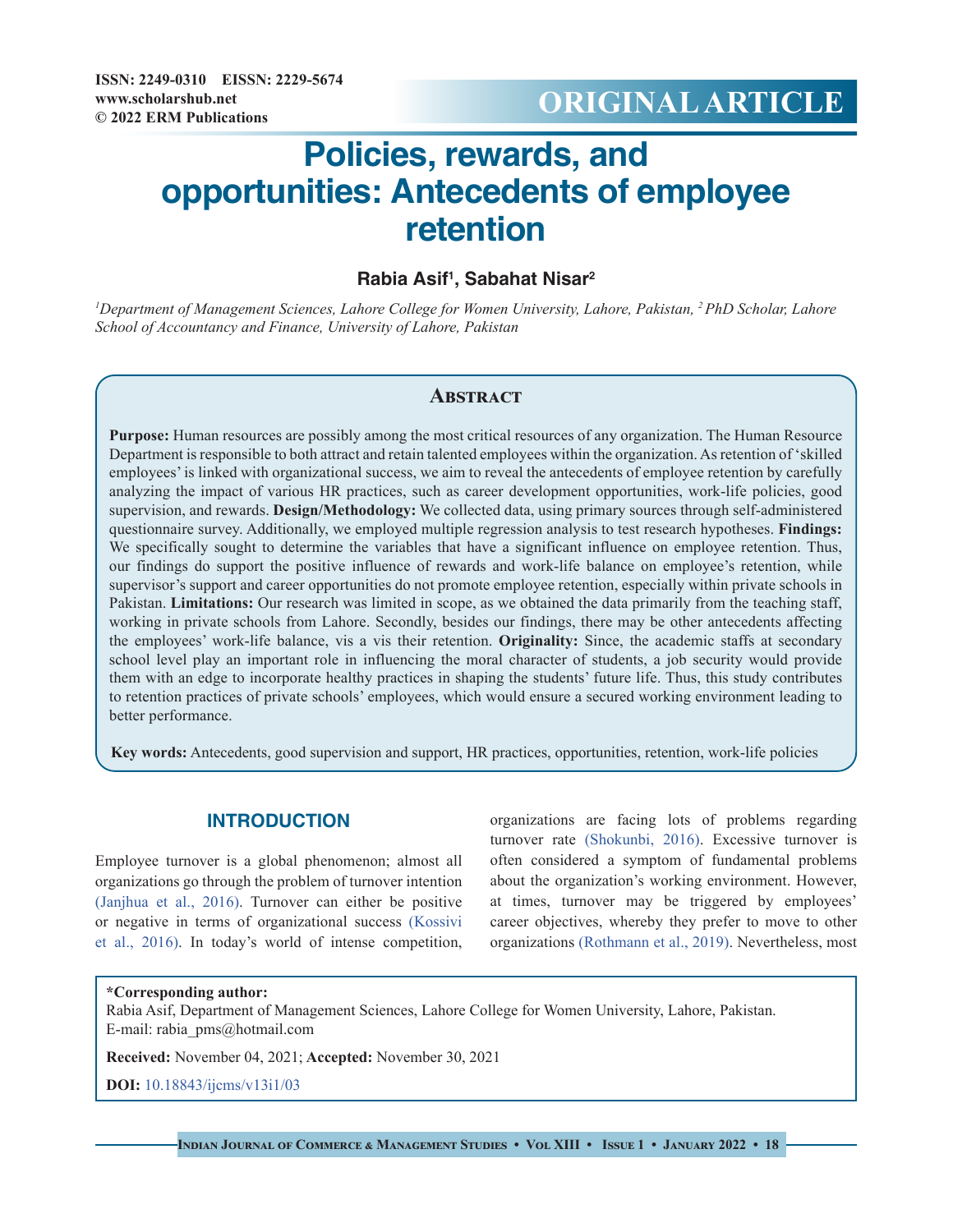times, the turnover intention is triggered by employees feeling dissatisfied with existing organizational practices and policies, like promotions, remuneration, learning opportunities, among others, which compel them to explore other alternatives (Mobley et al., 1979: [Fouche](#page-7-2)  [et al., 2017\).](#page-7-2) Briefly, it may be stated that employees' dissatisfaction is the root cause of high turnover rates (Akila, 2012).

With the passage of time, Human Resource Management (HRM) practices are gaining more importance, with employees being considered as critical assets of an organization [\(Anis et al., 2011\)](#page-7-3). Hence, there is a need to foster employee demands, which actually boost their motivation level to avoid turnover (Enu-Kwesi et al., 2014). Historically, the concept of retention gained importance in the early 1970s with a rise of SMEs as competitive employers, leading to the provision of sustainable employment opportunities [\(Coff, 1997\)](#page-7-4). This factor accelerated to the ascendancy in employee's mobility from job and voluntary job changes. Consequently, organizations began to face the effect of the rise in voluntary employee's turnover. Further, the power in the authoritarian "status quo" working relationship shifted from employer toward the employee; so there was a need to develop a matching management tool, manifested in the form of 'employee retention' (Connell and Phillip, 2003). The very concept of employee retention is intrinsically attached with the existence of an organization [\(Raikes and Vernier, 2004\)](#page-8-2). An employer today is expected to know how to retain its prolific employees [\(Shoaib et al., 2009\).](#page-8-3) Hence, it may be stated that the costs of employee turnover are significantly affecting an organization's bottom line today [\(Sullivan,](#page-8-4) [2009\).](#page-8-4)

Previous studies revealed the role of different antecedents in retaining employees. Factors that have an undeviating influence on employee retention include career opportunities, work environment, and work-life balance (Cappelli, 2000). [Cole \(2000\)](#page-7-5) stated that employees would be loyal with institutions, where they feel pride, and thereby work to their fullest potential. Retaining employees must thereby be the top priority for organizations, because at times only the earnings or the position doesn't suffice for employees to choose to continue their jobs (Ashraf et al., 2016).

Possibly the first and the foremost thing that enables an employee to stay on in an organization is 'job satisfaction', triggered through 'job contentment'. Job contentment refers to optimistic feelings that employees have toward their jobs (Feldman, 1985). Job satisfaction on the other

hand, is a multifaceted phenomenon that is affected by various other variables, besides 'contentment'. It includes the workplace environment, pay, communication, and organizational commitment [\(Vidal et al., 2007;](#page-8-5) Lane et al., 2010). However, if organizations nurture their employees with factors that satisfy them, no one would leave the institution. Employees demand a good salary package, development opportunities, supervisor's support, good work environment, job security, etc. Gardner et al. (2004) found that salary is considered an imperative motivating factor for employee retention strategy. There is a close and positive relation between growth opportunities and job satisfaction, which in turn, helps in retaining employees [\(Pergamit and Veum, 1999\)](#page-7-6). [Miller et al. \(2001\)](#page-7-7) stated that employees feel secure at work, when the workplace environment provides them a sense of comfort and belonging.

This study contributes to the ongoing debate on the issue of employee retention by exploring employee retention strategies in private sector schools in Lahore, Pakistan. We look to explore employee retention by incorporating important explanatory variables, such as career opportunities, work-life practices and policies, rewards, and good supervision and support. Specifically, through the private schools of Lahore, we aim to understand how they try to retain their employees, using different antecedents, and how these antecedents actually go on to influence employee retention. Notably, the focus of study has been restricted to private schools, because of the unavailability of formal HR and administration department in public schools. Public schools are monitored by the country's education department, which makes general rules for all the schools. Another specific study will be required to cover the turnover in public sector, to obtain concise results. However, if we include both the sectors, it may widen the scope of study and result in biased outcome. Both the sectors have separate reasons of turnover and cannot be covered under one study. Hence, to achieve the correct and unbiased results, this study will only cover the private sector. Second, to limit the scope of study to private schools is due to high turnover rate in private schools therefore, it is important to explore the retention at secondary school level.

Private schools in Pakistan have emerged as a result of the deregulation of prevailing education system. In Punjab province for instance, private schools are currently operating within a highly competitive environment; this signals some form of management success in terms of enhancing employee retention for the sake of competitive advantage. Still heavy workload and low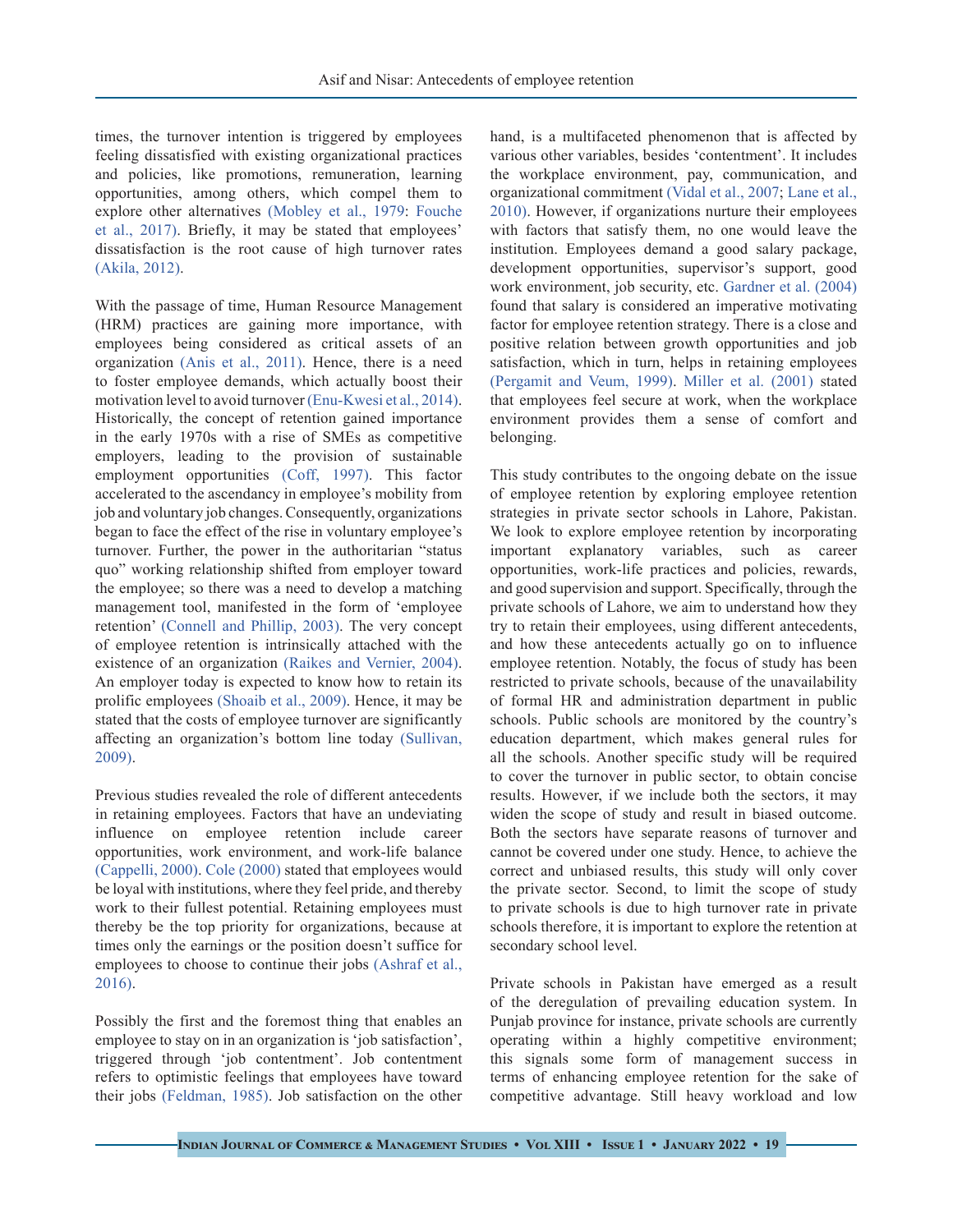remuneration are considered as major issues which are creating disappointment among the employees of these private schools. The situation is getting worse due to poor working environment and lack of financial advantage for the employees of the private schools. The adverse effect of these operating issues results in brain drain of skilled employees in many of the private schools, leading to raising concerns about human resource retention. Hence, the problem of employee retention is getting worse in public schools which the school management must be resolved to ensure quality teaching.

This study will help the stakeholders to better understand the importance of employee retention in private schools and to focus on those antecedents that help to retain employees. Hence, it would enable many private institutions to identify the major reasons that need to be used in retaining employees through better knowledge of inspirational aspects toward improving our education system [\(Holtom and Darabi, 2018\).](#page-7-8)

# **OBJECTIVES OF THE STUDY**

Need of the hour is to extend the knowledge regarding how employees will stick to their jobs and which motivational factors play a key role in retaining them? The major aims of the study are as follows:

- To ascertain the influence of work-life policies, growth opportunities, rewards, and supervisor's support on employee retention
- • To highlight the most important determinant that plays a key role in retaining employees
- To find out the importance of retention in private institutions.

# **THEORETICAL DEVELOPMENT**

Work-life policies are a broader term that covers different aspects, but this research covers a few of them, such as working environment, job security, and standard working hours. These aspects have a positive effect on employee retention. They may be termed as the primary factors behind employees' satisfaction and retention. Additionally, job flexibility is another key factor in employee retention. Previous researches have shown that greater the access of work-life policies, including flexibility at work, the greater would be the organizational commitment from employees (Grover and Crooker, 1995). Hence, we posit:

*H1 : Increased work-life policies have a significant impact on employee retention.*

Rewards (monetary and non-monetary) both are essential for employee retention. Employers need to both understand and appreciate that employees need motivation for their efforts; thus, they should be motivated by rewards that could include incentives in salary and/or recognition. Rewards boost the motivation level; and thus, it may be affirmed that an organization's reward system does greatly influence employees' performance and retention [\(Bamberger et al.,](#page-7-9)  [2014](#page-7-9); [MacDuffie, 1995\)](#page-7-10). Hence, we posit:

*H2 : Increased rewards have a positive significant impact on employee retention.*

Employees cannot reach to their fullest potential without their supervisor's support. Employees need motivation from their supervisors. Supervisor's support is the greatest strength to retain employees. Supervisors should develop good relation with employees that will influence employee retention [\(Fatima, 2011\)](#page-7-11). A good supervisor is considered very effective in reducing employee's turnover. If there is a good relationship between employees and the supervisor, then the employees will never leave their jobs and if the relationship is not satisfactory, then employees will go for some new opportunity for sure. Hence, we posit:

*H3 : Increased supervisor support results into higher employee retention.*

Career growth opportunities are always helpful in retaining employees. If employees are provided with opportunities that help them in their career growth, they would definitely stay. [Prince \(2005\)](#page-8-6) argued that employees want growth opportunities to move up in their career. Thus, one of the key aspects in employee retention is investment on employees' training and career development [\(Messmer, 2000\)](#page-7-12). Organizations must invest on training and development opportunities for employees.

 Summarily, it may be affirmed that both career development, along with training and learning opportunities do provide important outcomes for both parties (i.e. employer & employee); hence, we posit:

*H4 : Increased growth opportunities results into higher employee retention.*

# **MATERIALS AND METHODS**

## **Participants**

The main focus of the study was to find out how much the private schools are capable in retaining in their employees using different determinants, and how these determinants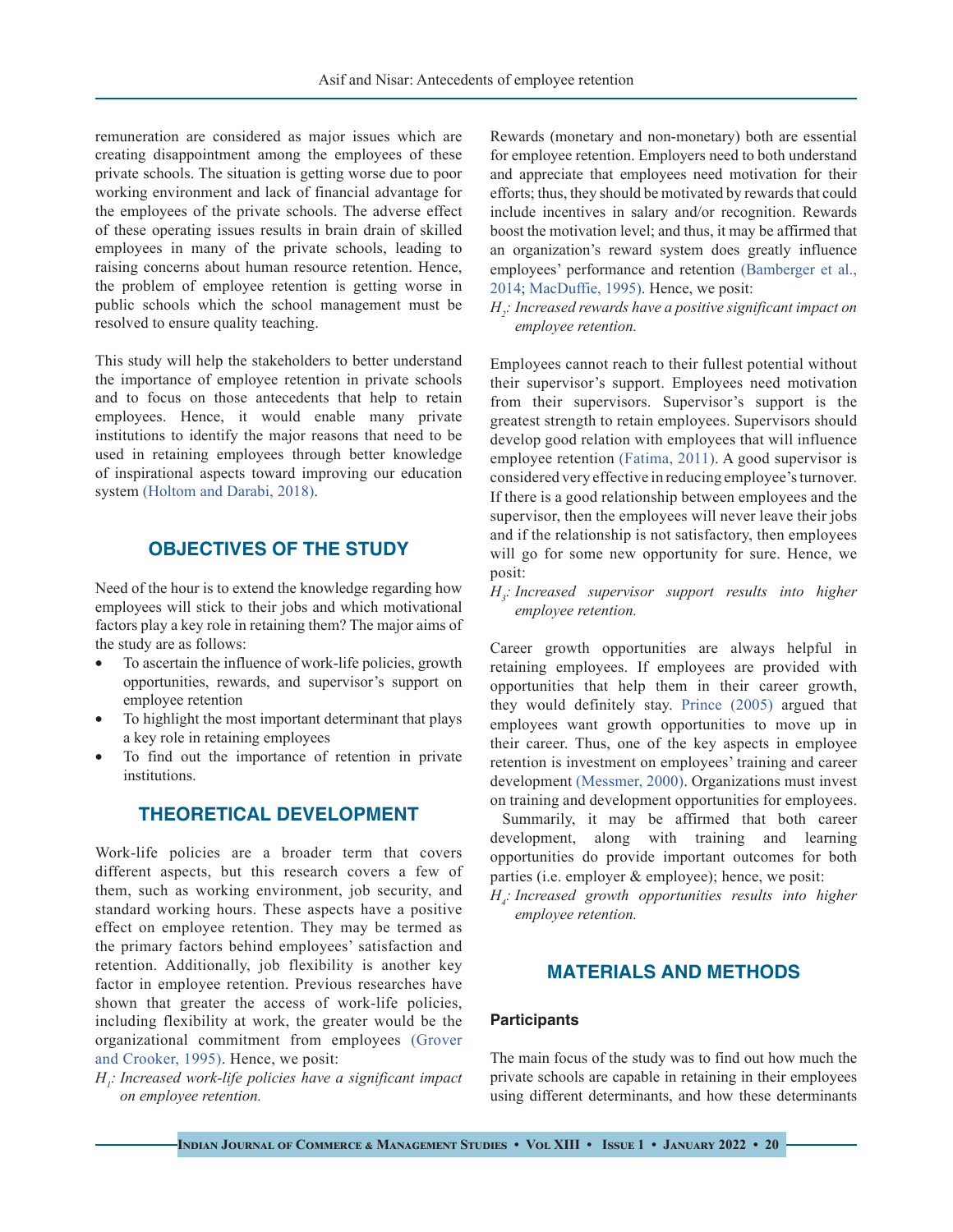actually influence employee retention? Teachers working in private schools in Lahore, Pakistan were the participants of this study. Specifically, we chose six private schools for data collection through convenience sampling. The schools include Bloomfield Hall School, Resource Academia, City School, Lahore Grammar School, Beacon House School, and Linderhof Lahore School System. Notably, we chose to restrict ourselves to private schools because of high turnover rates as the employees decide to move from one organization to another if their promises and expectations are not fulfilled or for their career objective too.

#### **Reliability Analysis**

Before approaching the teachers of the schools (mentioned earlier), we conducted a pilot study with 30 respondents. The questionnaires herein were randomly filled by teachers working in private schools. On the basis of those responses, we effectively verified the reliability of the main questionnaire. Further, to ensure reliability, we also adopted the Cronbach's alpha technique, as it represents a coefficient of consistency specifically meant to determine reliability. The instrument is said to be reliable if the coefficient alpha proves to be more than 60% [\(Cronbach,](#page-7-13) [1951\).](#page-7-13) Typically, alphas of 0.6 or greater are retained for analysis (Table 1). Through SPSS reliability of whole instrument is checked which is 0.889 which means that the questionnaire is strongly reliable and further studies can be done with the same instrument.

#### **Procedures**

We distributed about 400 questionnaires across these six schools; out of the 400 questionnaires floated, we got 350 responses, out which, we had to reject 25 as they were incomplete. Hence, the response rate was  $(325/400)$  = 81.25%), which is sufficient to continue with the collected data.

#### **Measures**

The structured questionnaire on employee retention was constructed based on our observations from extant literature. [Shoaib et al. \(2009\)](#page-8-3) had examined the influence of supervisors' support, rewards, career opportunities, work-life policies, and work environment on retention of employees in the telecom sector of Pakistan. The purpose of collecting data through questionnaires is that to gather direct feedback from the respondents with convenience and within short time period. The structured questionnaire which is used in this research includes some demographic

information along with 32 questions. The questions were based on each variable's dimensions, that is,

- Employee retention (ER): Job promotion, job satisfaction, timely feedback, optimistic thinking, and professional experience.
- Career opportunities (CO): Providing opportunities to improve interpersonal skills, providing training for delivering lectures, and training workshops.
- Work-life polices (WL): Comfortable work environment, standard working hours, job security, and good job description.
- Rewards (RW): Recognition of work, attractive salary packages, bonuses, increased motivation levels, and appreciation for employees' performance.
- Good supervision and support (GS): Freedom to share ideas, listening suggestions, motivating employees, timely and smooth communication, positive attitude of supervisors, trust, and good relationship, considering employees suggestions.

Based on the selected variables, the regression equation of the study is framed as follows:

 $ER = \alpha + \beta_1 CO + \beta_2 WL + \beta_3 RW + \beta_4 GS + \epsilon$ 

#### **Descriptive Analysis**

The tables given below show the distribution of demographic information.

In Table 2, out of 325 employees, the percentage of women in was 89.2%, while men were only 10.8%. This could be because of high turnover, as many a time women have to leave their job after getting married or due to family pressures. Similarly, the concentration of single employees was 42% while married represented 58%. About 39.1% belonged to 20–30 age category, highest 40.3% belonged to 30–40 category. About 12% of employees were those who had 1 year or less than 1-year experience with the school. 36.9% had 2–5 years of experience, while about 56% possessed Masters' degree, 23.7% were graduates and only 16.3% were MS/M.Phil.

#### **Correlation Analysis**

The Pearson correlation results are explained in Table 3. From the table, it is clear that the highest correlation exists between work-life policies and employee retention, that is, 0.344 and it is significant at 0.01 level. However, correlation among rewards, supervisor's support, growth opportunities, and employee retention are 0.175, 0.184, and 0.111, respectively. The private schools will flourish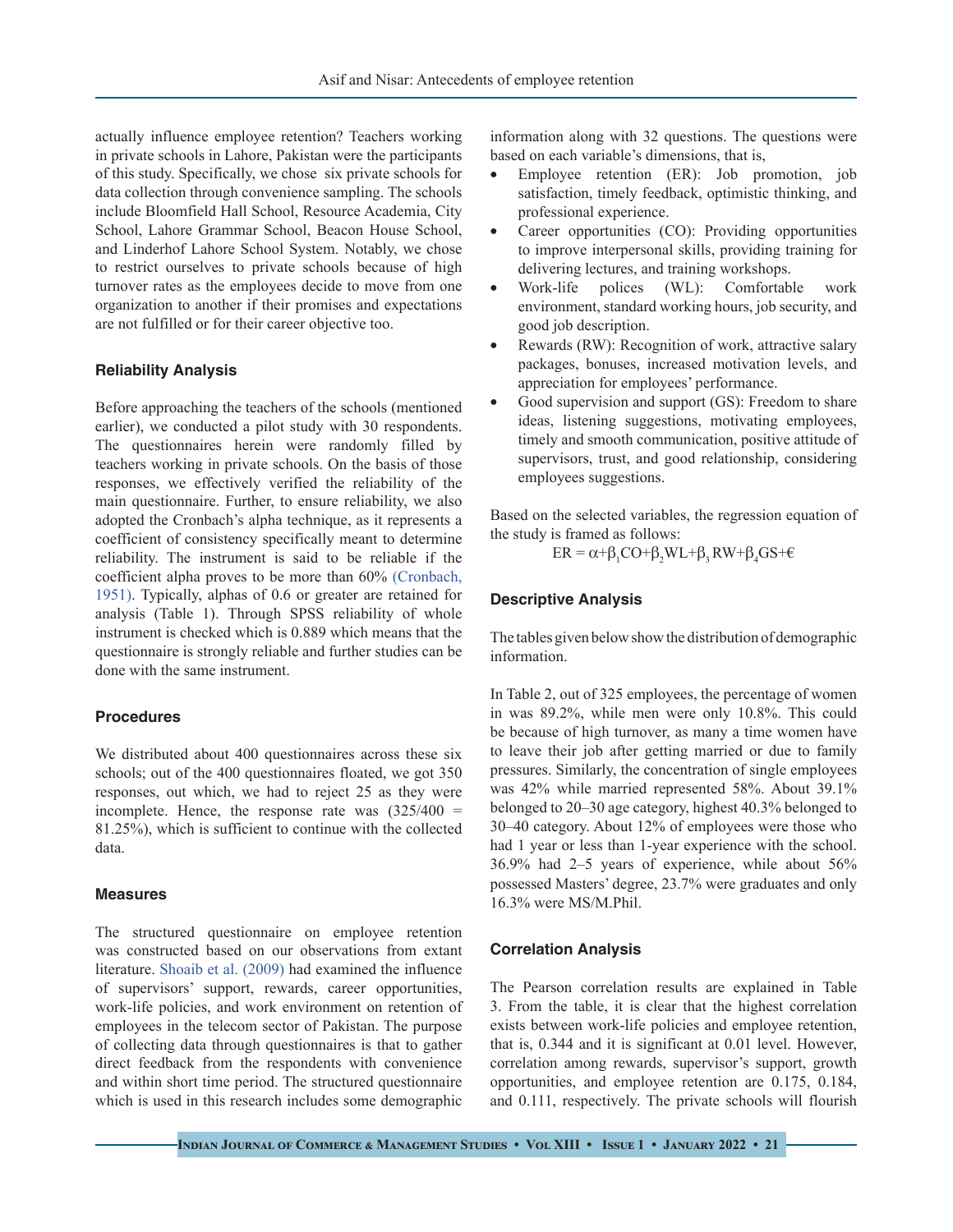if employee retention would be increased by practicing independent variables more appropriately.

#### **Regression Analysis**

Regression analysis is one to find out the effect of independent variables on the dependent variable and to study their relationships (Table 4). The first table in the regression analysis is labeled as "model summary." It gives us the measures of how well our model fits, and how well our predictor (i.e. employee retention) is able to predict the independent variables. The value of adjusted R-square is 0.13. It means that 13% of the variance in employee retention can be explained by work-life policies and rewards. Table 5 shows the regression estimates. Using stepwise regression, the first model considers only one predictor variable that is, work-life policies with R square value 11.8%. However, the second model includes two predictor variables, that is, work-life policies and rewards with R square value 13%. Reaming variable shows insignificant values therefore omitted from the model.

### **Hypothesis 01**

Hypothesis 01 stated that increase in work-life policies will have a positive significant effect on employee retention. It means that more the work-life policies in an organization, more would the employees want to be retained. This statement is supported as shown by the results, that is,  $r =$ 0.344 means that correlation is significant up to 0.01 level. The B value for work-life policies is 0.551, which means that WLP has a 55.1% influence on employee retention. The table also showed the t value, that is, 6.065, it means that it is significant up to 0.01 level. Hence, our results proved the predicted hypothesis; hence, we accept the alternative hypothesis (HI).

## **Hypothesis 02**

Hypothesis 02 stated that increased rewards would have a positive and significant effect on employee retention. It means that the more rewards are given to employees, more would they be willing to be retained. The statement is supported as the correlation is significant up to 0.01 level, that is, 0.175. The B value of rewards is 0.135, which showed that rewards have 13.5% influence on staff retention. The table also shows the t value, that is, 2.083 and is significant up to the level of 0.05. Hence, even in this case, the results proved the prediction, and we thereby accept the alternative hypothesis (H2).

#### **Hypothesis 03**

The third hypothesis stated that increase in supervisor's support would have a positive and significant effect on employee retention. It means that the more a supervisor supports an employee, more would be the employee's intent to remain in the organization. In terms of results, that is,  $r = 0.184$  means that relationship is significant up to 0.01 level. Further, from the results, it is revealed that the p value is greater than the significance level, which means that

| <b>Table 1: Reliability statistics</b> |            |  |  |
|----------------------------------------|------------|--|--|
| Cronbach's alpha                       | N of items |  |  |
| 0.889                                  | 30         |  |  |

| Table 2: Demographic analysis  |     |       |  |  |  |
|--------------------------------|-----|-------|--|--|--|
| <b>Frequency</b><br>Percentage |     |       |  |  |  |
| Gender                         |     |       |  |  |  |
| Male                           | 35  | 10.8  |  |  |  |
| Female                         | 290 | 89.2  |  |  |  |
| Total                          | 325 | 100.0 |  |  |  |
| <b>Marital Status</b>          |     |       |  |  |  |
| Single                         | 136 | 41.8  |  |  |  |
| Married                        | 189 | 58.2  |  |  |  |
| Total                          | 325 | 100.0 |  |  |  |
| Age                            |     |       |  |  |  |
| $20 - 30$                      | 127 | 39.1  |  |  |  |
| $30 - 40$                      | 131 | 40.3  |  |  |  |
| $40 - 50$                      | 47  | 14.5  |  |  |  |
| 50 and above                   | 20  | 6.2   |  |  |  |
| Total                          | 325 | 100.0 |  |  |  |
| Years of Experience            |     |       |  |  |  |
| 1 year or less                 | 42  | 12.9  |  |  |  |
| $2 - 5$                        | 120 | 36.9  |  |  |  |
| $5 - 10$                       | 88  | 27.1  |  |  |  |
| $10 - 20$                      | 66  | 20.3  |  |  |  |
| $20 - 30$                      | 9   | 2.8   |  |  |  |
| Total                          | 325 | 100.0 |  |  |  |
| <b>Education Level</b>         |     |       |  |  |  |
| <b>Bachelors</b>               | 77  | 23.7  |  |  |  |
| Masters                        | 2   | 56    |  |  |  |
| MS/M.Phil                      | 53  | 16.3  |  |  |  |
| Other                          | 13  | 4     |  |  |  |
| Total                          | 325 | 100.0 |  |  |  |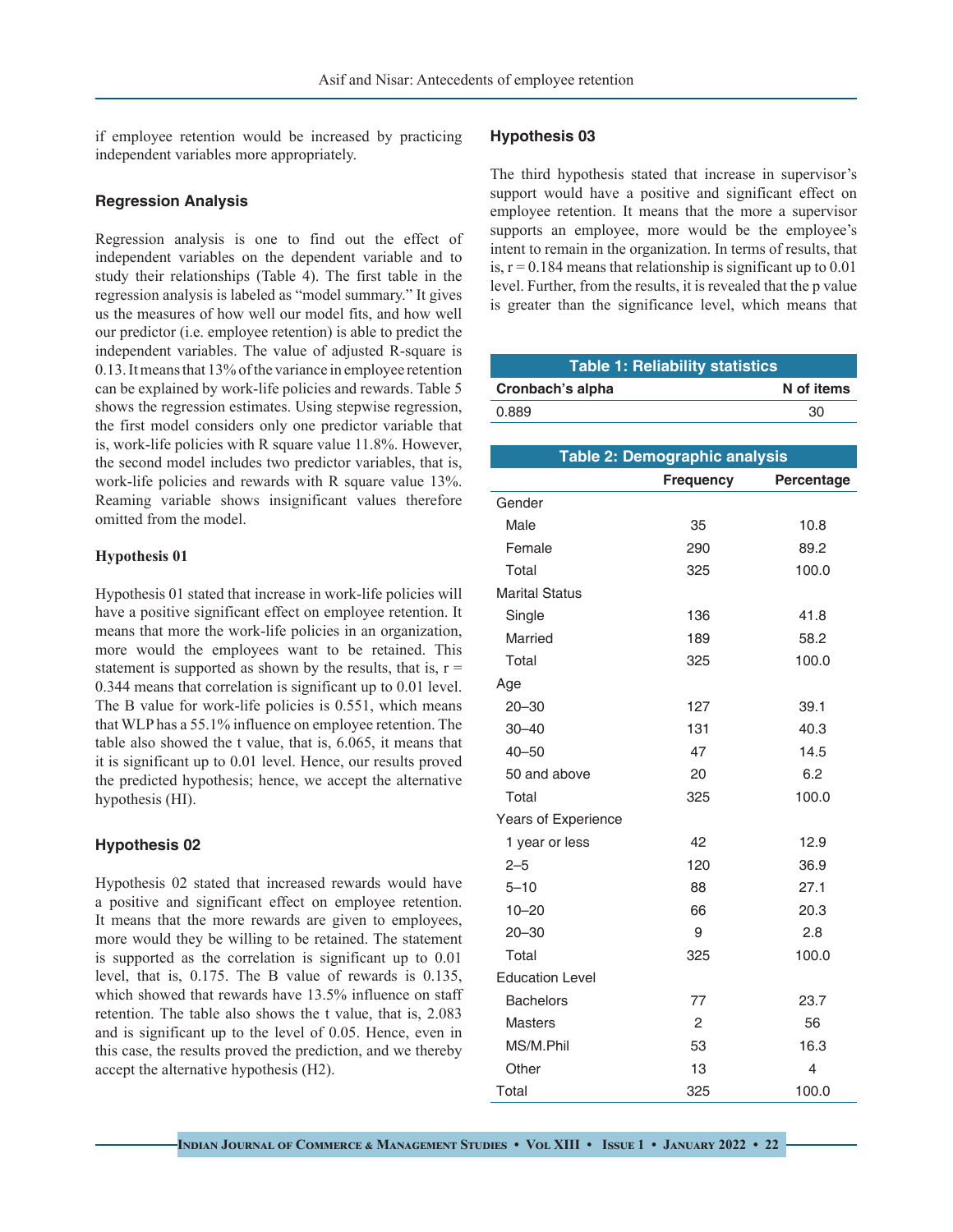increased supervisor's support does not result into higher employee retention, and thereby the null hypothesis (Ho) is accepted.

#### **Hypothesis 04**

Hypothesis 4 stated that increased growth opportunities have a positive and significant effect on employee retention. In other words, it means that the more the opportunities employees are given to grow, more would they be interested in staying back. This is reflected by the outcome, that is,  $r = 0.175$  meaning that the relationship is significant up to 0.05 level. This variable is excluded as the results are not significant, which means that the increased growth opportunities do not necessarily result in higher employee retention. Hence, the null hypothesis HO is accepted. The variables of hypotheses 3 and 4 are rejected as they are not statistically significant. These two variables,

| Table 3: Pearson's correlation |           |           |           |           |    |
|--------------------------------|-----------|-----------|-----------|-----------|----|
|                                | ER        | CO        | WL        | <b>RW</b> | GS |
| ER                             |           |           |           |           |    |
| CO                             | $0.111*$  |           |           |           |    |
| WL                             | $0.344**$ | $0.185**$ |           |           |    |
| <b>RW</b>                      | $0.175**$ | $0.477**$ | $0.199**$ |           |    |
| GS                             | $0.184**$ | $0.625**$ | $0.387**$ | $0.678**$ |    |

\*\*Correlation is significant at the 0.01 level (two tailed). \*Correlation is significant at the 0.05 level (two tailed)

| <b>Table 4: Model summary</b> |                    |          |                                    |                               |
|-------------------------------|--------------------|----------|------------------------------------|-------------------------------|
| <b>Model</b>                  | R                  | R square | <b>Adjusted</b><br><b>R</b> square | Std. error of<br>the estimate |
|                               | 0.344a             | 0.118    | 0.115                              | 3.26                          |
| $\mathcal{P}$                 | 0.360 <sup>b</sup> | 0.130    | 0.124                              | 3.24                          |

that is, growth opportunities and supervisor's support do not show any impact on employee retention in the private school's setting. Table 6 summarizes the overall conclusion regarding the acceptance of stated hypotheses.

### **DISCUSSION**

The study has contributed both theoretically and methodologically to the literature. The wide purpose of the study as stated earlier was to identify the determinants of employee retention. Similarly, the study sought to determine those variables that have a noteworthy positive influence on employee retention in the private schools. The findings of the study would possibly help the school's management in formulating effectual retention approach using the suitable variables. In addition, the study would also help in bridging the gap in literature, and advance the boundary of knowledge.

Four hypotheses were generated from the literature review. Out of four, two alternative and null hypotheses each are accepted. We found that work-life policies and rewards act as important motivational variables that have a positive and significant influence on employee retention in private sector institutions. The results were supported by the previous studies, for example, supportive work-life policies can be the reason in retaining employees for longer time period [\(Richman et al., 2008\)](#page-8-7). Monetary rewards significantly increase employee retention (Pillay, 2009).

The foremost rationale behind this study was to explore the impact of rewards, work-life policies, supervisors' support, and career opportunities on employee retention. The results

| <b>Table 5: Coefficients</b> |                                       |            |                                  |        |           |
|------------------------------|---------------------------------------|------------|----------------------------------|--------|-----------|
| <b>Model</b>                 | <b>Unstandardized</b><br>coefficients |            | <b>Standardized coefficients</b> |        | Sig.      |
|                              | B                                     | Std. error | <b>Beta</b>                      |        |           |
|                              |                                       |            |                                  |        |           |
| Constant                     | 29.1                                  | 1.966      |                                  | 14.851 | 0.000     |
| <b>WLP</b>                   | 0.589                                 | 0.089      | 0.344                            | 6.578  | 0.000     |
| 2                            |                                       |            |                                  |        |           |
| Constant                     | 27.17                                 | 2.183      |                                  | 12.448 | 0.000     |
| <b>WLP</b>                   | 0.551                                 | 0.091      | 0.322                            | 6.065  | $0.000**$ |
| R                            | 0.135                                 | 0.065      | 0.111                            | 2.083  | $0.038*$  |
|                              |                                       |            |                                  |        |           |

\*\*Significant at the 0.01 level. \*Significant at the 0.05 level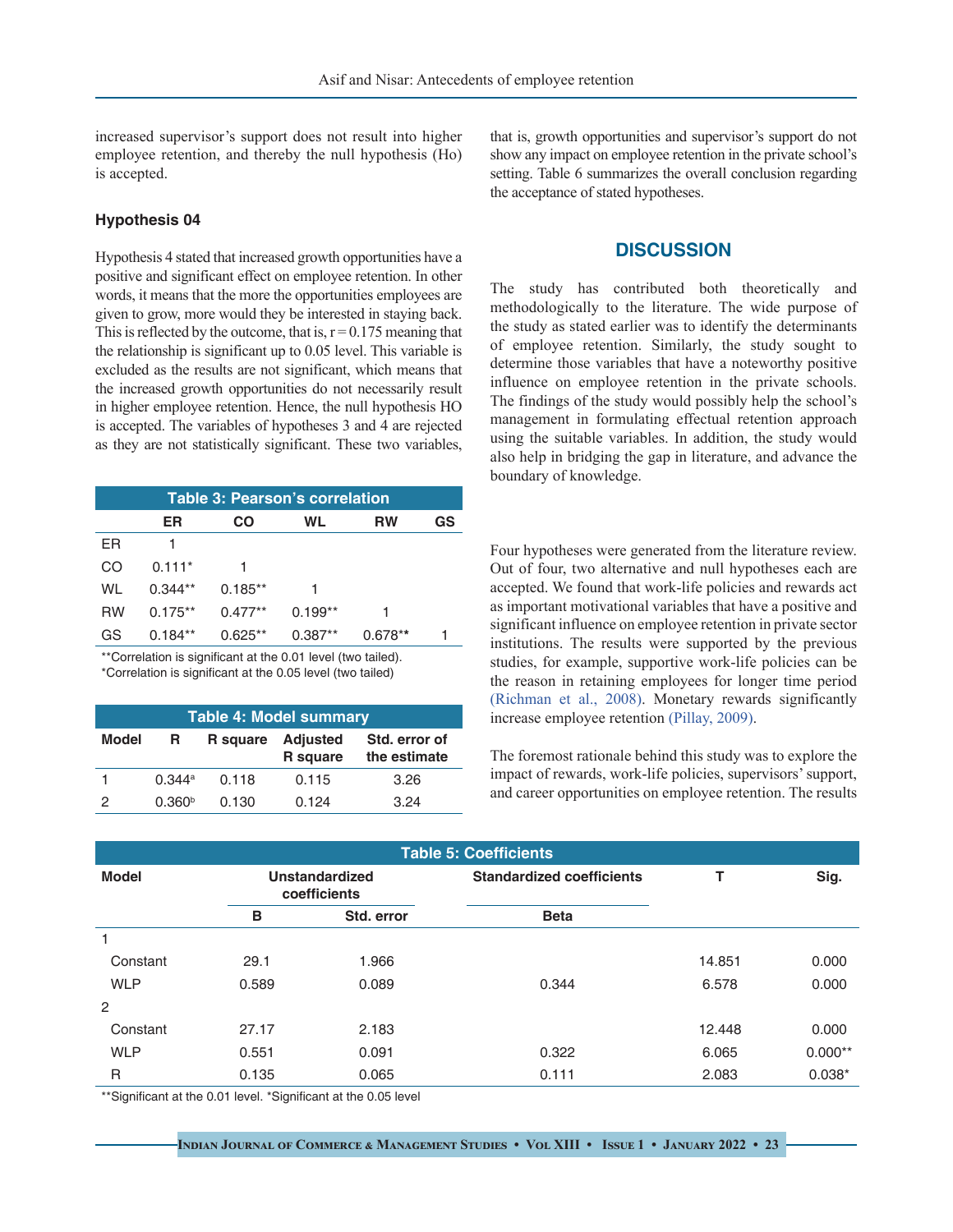of this study show that work-life policies have a positive significant effect on retaining private schools' staff. It means that work-life policies are the foremost determinant of employee retention in private schools. Institutions need to monitor the level of work-life policies to strengthen the relationship between employees and the institution.

The results also found that rewards have a positive significant influence on employee retention. An enhanced reward system within an institution/organization does enhance job commitment [\(Boyd and Sutherland, 2006\)](#page-7-14). It means that increased rewards result into higher employee retention in private sector schools. It also means that most employees feel valued whenever they receive rewards. In fact, Kreitner and Kinicki (2006) stated that rewards are one of the most important factors that create job commitment.

Furthermore, the results also affirm that supervisor's support does not necessarily help in retaining employees. Specifically, we noted that there is no substantial relationship between employee retention and supervisor's support. From the third hypothesis, it is revealed that supervisor's support does not result into higher employee retention in private schools setting. Thus, it is not proved to be the influential variable in retaining employees. However, descriptive analysis showed that supervisor's support does play a key role in retaining employees, as it has the highest mean value amongst the independent variables. Additionally, the results showed that career opportunities do not influence employee retention among private schools' employees. There doesn't seem to be any association between career opportunities and employee retention. From hypothesis 4, it is revealed that career opportunities do not result into higher employee retention in private schools setting.

#### **Limitation and Directions of Future Research**

| <b>Table 6: Summary of results</b>                                                           |                          |                  |  |  |
|----------------------------------------------------------------------------------------------|--------------------------|------------------|--|--|
| <b>Hypothesis</b>                                                                            | <b>Results</b>           | <b>Supported</b> |  |  |
| H .: Increase in work-life policies<br>will have a strong influence on<br>employee retention | $r = 0.344$<br>$P=0.000$ | Yes              |  |  |
| $H2$ : Increased rewards have a<br>positive significant impact on<br>employee retention.     | r=0.175<br>$P=0.038$     | Yes              |  |  |
| $H3$ : Increased growth<br>opportunities results into higher<br>employee retention           | r=0.111<br>$P=0.764$     | N٥               |  |  |
| $Ha$ : Increase in supervisor's<br>support results into higher<br>employee retention         | r=0.184<br>$P=0.474$     | N٥               |  |  |

The researcher is limited in scope of research work as the current study is limited only to obtain data from the teaching staff working in private schools from Lahore region. Further, there are other antecedents within the employee work-life that may have specified impact on employee retention; these antecedents must be incorporated in future research.

## **CONCLUSION**

Employee retention is a phenomenon which is perceived to negatively impact the success of the organization. Previous attempts in this regard have shown divergent antecedents of employee retention with respect to the nature of the environment. This study contributes to the ongoing debate by seeking to determine those variables that have a noteworthy influence on employee's retention in private schools of Pakistan. To find how an organization can retain their employees, this study examined different antecedents, which could be helpful to organizations in retaining their employees. The antecedents used included rewards, worklife policies, good supervision and support, and career opportunities. The findings support the positive influence of rewards and work-life balance on employee's retention, while supervisor's support and career opportunities do not promote employees retention in private schools in Pakistan.

## **AUTHORS' CONTRIBUTIONS**

The authors state that the submitted work is an original work. All the articles or journals referred to have been duly cited in text and in references attached. The authors further state that they have no issue in regard to publication of the article under the Indian Journal of Commerce and Management. The authors declare that they have no known competing financial interests or personal relationships that could have appeared to influence the work reported in this paper.

## **FINANCIAL SUPPORT**

The authors have to meet all expenditures themselves. No funding source is available.

## **ACKNOWLEDGMENTS**

Authors duly acknowledge the support of the institutions for giving us the opportunity to complete the research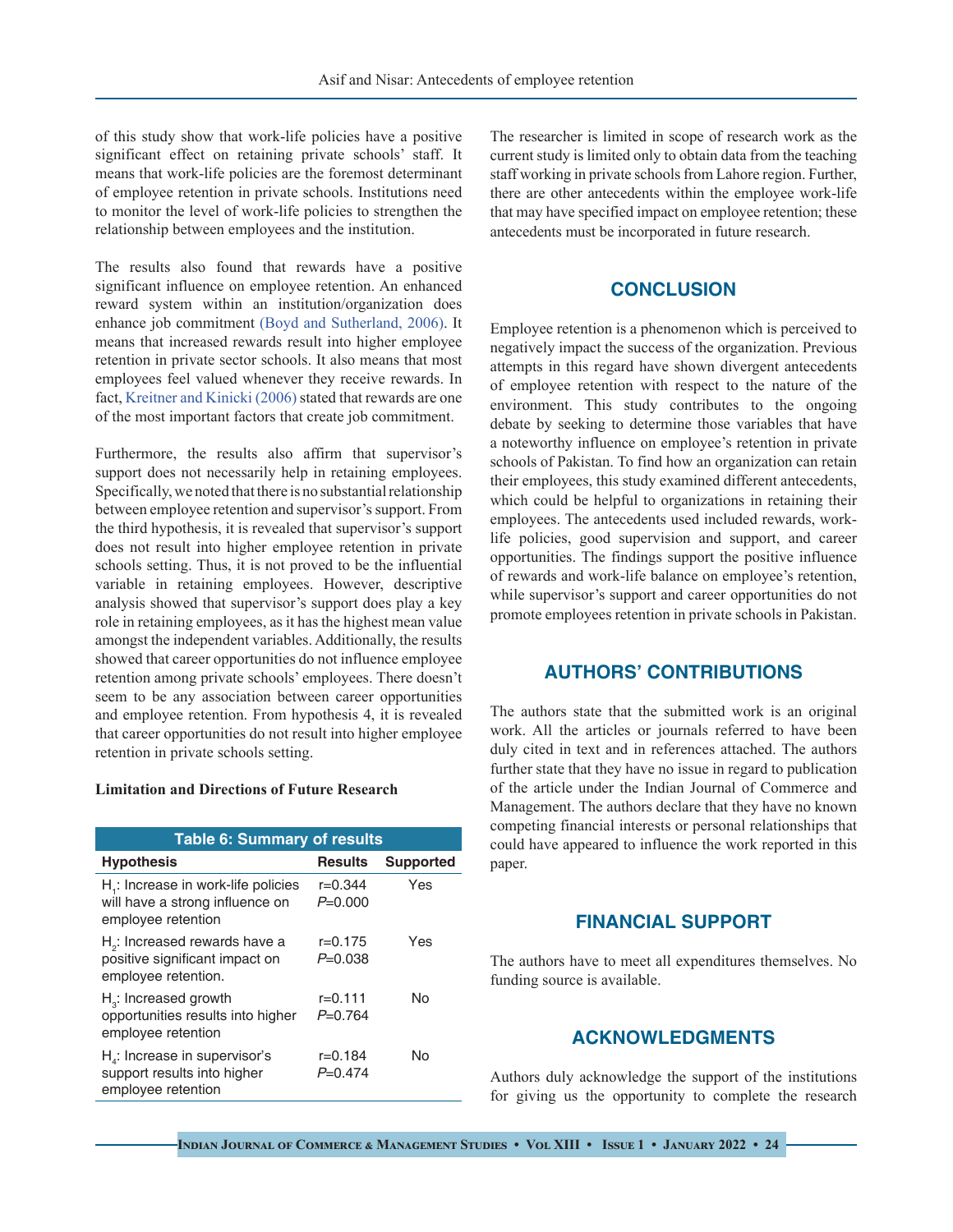and providing us with all necessary facilities regarding respondents and space for survey.

# **CONFLICTS OF INTEREST**

There are no conflicts of interest.

## **REFERENCES**

- Akila, R. (2012). A study on employee retention among executives at BGR, Energy systems LTD, Chennai. *International Journal of Marketing, Financial Services and Management Research*, *1*(9), 18-32.
- <span id="page-7-3"></span>Anis, A., Nasir, A., & Safwan, N. (2011). Employee retention relationship to training and development: A compensation perspective. *African Journal of Business Management*, *5*(7), 2679-2685.
- Ashraf, M., Ahmad, N., & Haider, S. (2016). Antecedents of turnover intentions: A study of karachi business schools. *Journal of Business Studies*, *12*(1), 139-156.
- <span id="page-7-9"></span>Bamberger, P. A., Biron, M., & Meshoulam, I. (2014). *Human Resource Strategy: Formulation, Implementation, and Impact*. London, United Kingdom: Routledge.
- <span id="page-7-14"></span>Boyd, G., & Sutherland, M. (2006). Obtaining employee commitment to living the brand of the organization. *African Journal of Business Management*, *37*(1), 9-20.
- Cappelli, P. (2000). A market-driven approach to retaining talent. *Harvard Business Review*, *78*(1), 103-11.
- <span id="page-7-4"></span>Coff, R. W. (1997). Human assets and management dilemmas: Coping with hazards on the road to resourcebased theory. *Academy of Management Journal*, *22*, 374-402.
- <span id="page-7-5"></span>Cole, C. L. (2000). Building loyalty. *Workforce*, *79*(8), 45.
- Connell, A. O., & Phillip, J. J. (2003). *Managing Employee Retention: A Strategic Approach*. Oxford, Butterworth: Heinemann.
- <span id="page-7-13"></span>Cronbach, L. J. (1951). Coefficient alpha and the internal structure of tests. *Psychometrika*, *16*(3), 297-334.
- Enu-Kwesi, F., Koomson, F., Segbenya, M., & Annan-Prah, E. C. (2014). Determinants of employee retention in Ghana, Kumasi. European *Journal of Contemporary Economics and Management*, *1*, 81.
- <span id="page-7-11"></span>Fatima, H. (2011). Does employee retention affect organizational competence? *Industrial Engineering Letters*, *1*(1), 24-39.
- Feldman, D. C. (1985). *Managing Individual and Group Behavior in Organizations*. New York, United States: McGraw-Hill Book Co.
- <span id="page-7-2"></span>Fouche, E., Rothmann, S. S., & van der Vyver, C. (2017). Antecedents and outcomes of meaningful work among

school teachers. *SA Journal of Industrial Psychology*, *43*(1), 1-10.

- Gardner, D. G., Dyne, L., & Pierce, J. L. (2004). The effects of pay level on organization‐based self‐esteem and performance: A field study. *Journal of Occupational and Organizational Psychology*, *77*(3), 307-322.
- Grover, S. L., & Crooker, K. J. (1995). Who appreciates family-responsive human resource policies: The impact of family‐friendly policies on the organizational attachment of parents and non‐parents. *Personnel Psychology*, *48*(2), 271-288.
- <span id="page-7-8"></span>Holtom, B. C., & Darabi, T. (2018). Job embeddedness theory as a tool for improving employee retention. In: *Psychology of Retention*. Berlin, Germany: Springer, p. 95-117.
- <span id="page-7-0"></span>Janjhua, Y., Chaudhary, R., & Sharma, R. (2016). An empirical study on antecedents of employee retention and turnover intentions of employees. *International Journal of Research in Business Management*, *4*(5), 1-10.
- <span id="page-7-1"></span>Kossivi, B., Xu, M., & Kalgora, B. (2016). Study on determining factors of employee retention. *Open Journal of Social Sciences*, *4*, 261-268.
- Kreitner, R., & Kinicki, A. (2006). *Organizational Behavior*. New York: McGraw Hill.
- Kyriakidou, O., & Ozbilgin, M. (2004). Individuals, organizations and careers: A relational perspective. *Career Development International*, *9*(1), 7-11.
- Lane, K. A., Esser, J., Holte, B., & McCusker, M. A. (2010). A study of nurse faculty job satisfaction in community colleges in Florida. *Teaching and Learning in Nursing*, *5*(1), 16-26.
- <span id="page-7-10"></span>MacDuffie, J. P. (1995). Human resource bundles and manufacturing performance: Organizational logic and flexible production systems in the world auto industry. *Industrial and Labor Relations Review*, *48*(2), 197-221.
- <span id="page-7-12"></span>Messmer, M. (2000). Orientation programs can be key to employee retention. *Strategic Finance*, *81*(8), 12-14.
- <span id="page-7-7"></span>Miller, N. G., Erickson, A., & Yust, B. L. (2001). Sense of place in the workplace: The relationship between personal objects and job satisfaction and motivation. *Journal of Interior Design*, *27*(1), 35-44.
- Mobley, W. H., Griffeth, R. W., Hand, H. H., & Meglino, B. M. (1979). Review and conceptual analysis of the employee turnover process. *Psychological Bulletin*, *86*(3), 493.
- Otis, N., & Pelletier, L. G. (2005). A motivational model of daily hassles, physical symptoms, and future work intentions among police officers*. Journal of Applied Social Psychology*, *35*(10), 2193-2214.
- <span id="page-7-6"></span>Pergamit, M. R., & Veum, J. R. (1999). What is a promotion? ILR Review, *52*(4), 581-601.